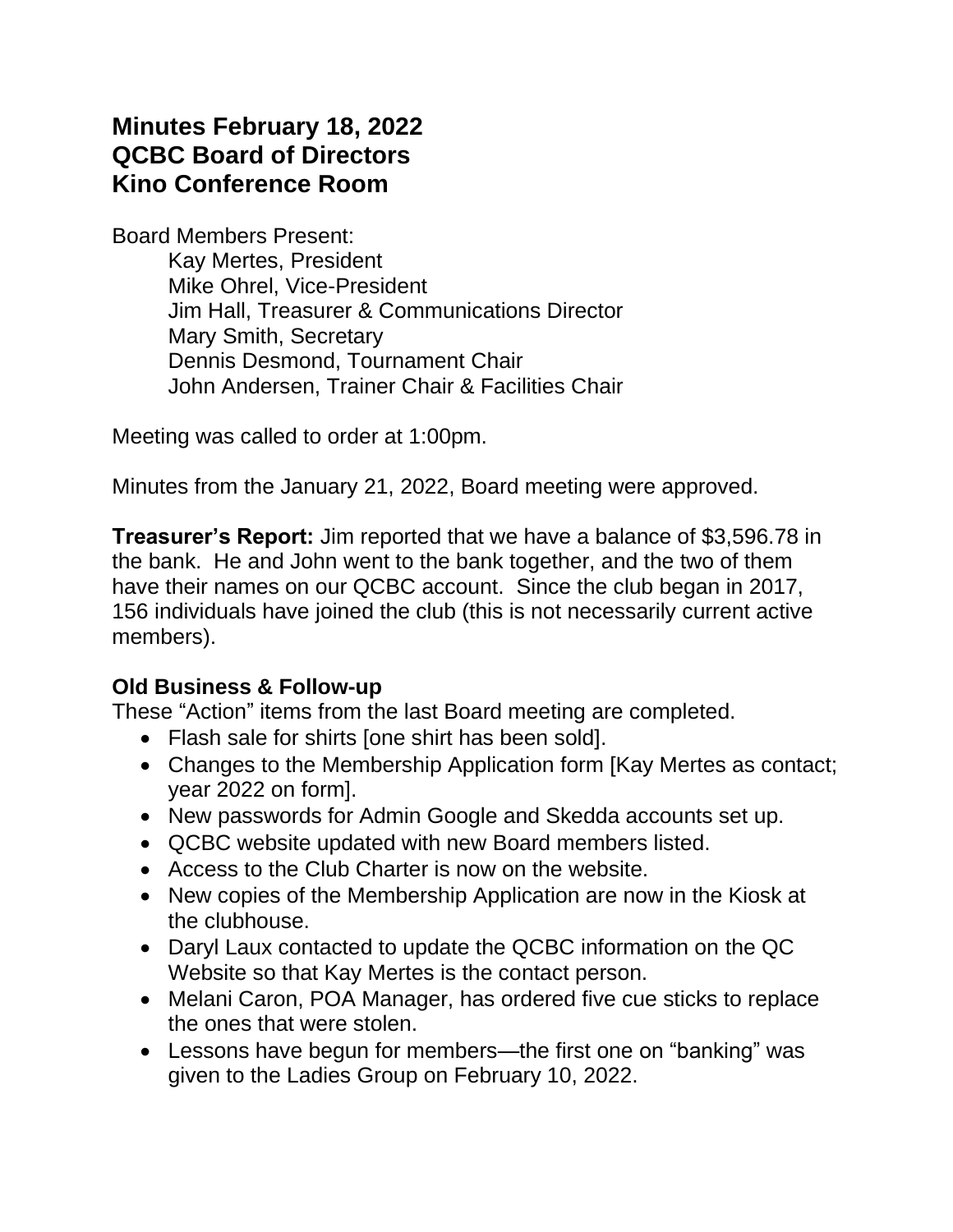- Photos of the women and men for the QCBC website are now posted.
- Jack Sarsam of Robson directed Mike to speak with Manager Melani Caron to look into cameras for the Billiards Room after the remodel.
- New sign-up sheets for cleaning of the pool tables are now provided in the Billiards Room.

#### **New Business**

- More website updates. [Action: Kay and Mike will be the committee to review all information on the QCBC website to make sure it is upto-date and relevant.]
- Mike reported that the remodel of the Billiards Room is still scheduled to begin May 1, with the pool tables being removed one or two weeks before.
- The Board approved the purchase of four U-shaped mechanical bridges (to be used over balls that are close together) at \$15.99 each. [Action: Mike will order these.]
- Kay announced that Bob DeConnick is stepping down as Facilities Manager. The Board approved John Andersen to become the new Facilities Manager. [Action: Jim will update the website to reflect this.]
- Mary requested the use of the Billiards Room for a special session for The Women of Quail Creek on a Sunday afternoon from 2-4pm in March or April; the Board agreed. [Action: Mike will reserve the three tables for TWOQC when the date is determined.]
- [Action: Jim will make sure that the email address [qcbilliardsclub@gmail.com](mailto:qcbilliardsclub@gmail.com) will be forwarded to Kay's email.]

#### **Group Updates**

- Kay reported that the Ladies Group is going fine on Thursday mornings. She goes to play with the Green Valley Ladies every Wednesday with whomever else can join her.
- Dennis reported that the Travelling Team was going to Sun City, Oro Valley on February 19 for a tournament. On February 12 the QCBC Team hosted Mission Royal, Casa Grande. They were very good players and Dennis looks forward to another tournament with them. There will be an In-House 8-ball tournament on March 2, the last of the season. Dennis mentioned that Palm Creek in Casa Grande also wanted to join the Southern Arizona League.